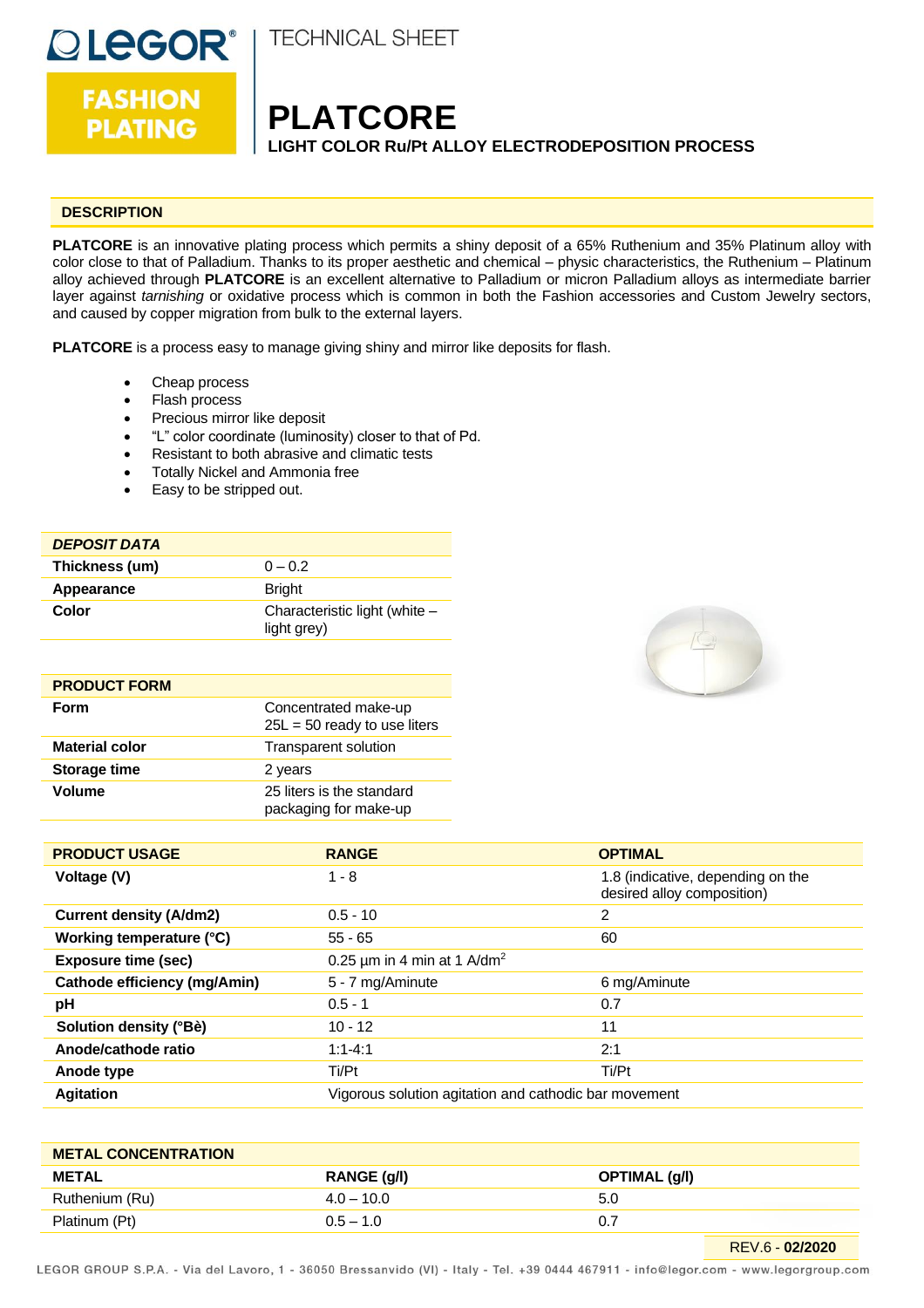

**FASHION PLATING** 

**DLEGOR®** 

## **PLATCORE**

**LIGHT COLOR Ru/Pt ALLOY ELECTRODEPOSITION PROCESS**

| <b>COLOR COORDINATES</b> |     |  |
|--------------------------|-----|--|
|                          | 82  |  |
| а                        | 0.5 |  |
|                          | 3.2 |  |
|                          | 32  |  |

**Note:** Color coordinates here reported have been measured on a white underlayer and they are to be intended as **PURELY INDICATIVE** being strongly dependent on underlayer color, on thickness of the deposit and on specific design (shape) of the surface.

#### **LIST OF THE PRODUCTS FOR PLATCORE PROCESS**

| <b>PRODUCTS NECESSERY FOR INSTALLATION</b> |                                                           |
|--------------------------------------------|-----------------------------------------------------------|
| <b>PLATCORE-B*</b>                         | Make-up PLATCORE (50UN=25L), concentration 50%            |
| PLATCORE-B10*                              | Make-up PLATCORE (10UN=5L), concentration 50%             |
| PLATCORE-R2*                               | Concentrated solution of Ruthenium 20 g/l (Replenisher 2) |
| PLATCORE-R3*                               | Concentrated solution of Platinum 10 g/l (Replenisher 3)  |
| <b>PLATCORE-WA</b>                         | Wetting agent for PLATCORE, 1 L                           |

\*Substances which are subjected to the international regulations concerning transportation of dangerous goods

#### **PRODUCTS FOR BATH MAINTAINING AND RECOVERY**

| PLATCORE-R1*                    | Replenisher 1, 250 ml bottle                                                                     |
|---------------------------------|--------------------------------------------------------------------------------------------------|
| <b>PLATCORE-R2*</b>             | Concentrated solution of Ruthenium 20 g/l (Replenisher 2)                                        |
| PLATCORE-R3*                    | Concentrated solution of Platinum 10 g/l (Replenisher 3)                                         |
| <b>PLATCORE-R4</b>              | Brightener replenisher solution containing indium, 250 ml bottle                                 |
| <b>PLATCORE-R3S<sup>*</sup></b> | Concentrated solution of Platinum 2 g/100 ml (Replenisher 3 Small, alternatively to PLATOCRE-R3) |
| <b>PLATCORE-WA</b>              | Wetting agent for PLATCORE, 1 L                                                                  |
| RU5S*                           | Conducting salts and pH correction, 1 kg                                                         |
| PT4SC                           | Conducting salts, 1 kg                                                                           |

\*Substances which are subjected to the international regulations concerning transportation of dangerous goods

#### **SOLUTION PREPARATION**

Before starting **PLATCORE** solution preparation, make sure the working tank is perfectly cleaned. If not, the working tank should be cleaned with solution containing 2% of trisodium phosphate and 2% of KOH. The solution should be kept at 50 °C for two hours. Then, drain the tank and rinse with abundant deionized water.

Condition it again, at the very end, with a solution 2- 3% in sulfuric acid and in movement granted by the magnetic driven pump for about 1 day.

At this point it will be finally possible to set the ready to use plating solution by following step-by-step this procedure:

- 1. Fill at the beginning with deionized (D.I.) water the working tank with **no more than 1/10 of the total volume** to be set (i.e.: do not add more than 1 liter of D.I. per every 10 liters of final ready-to-use plating solution to prepare).
- 2. Add then in the working tank the required make-up **PLATCORE-B** or **PLATCORE-B10** quantity. The quantity required for make-up must be calculated in an order of half volume than the total liters of ready-to-use plating solution it has to be set since it comes in a solution two times concentrated (i.e.: consider 5 liters of make-up solution per every 10 liters of final ready-to-use solution).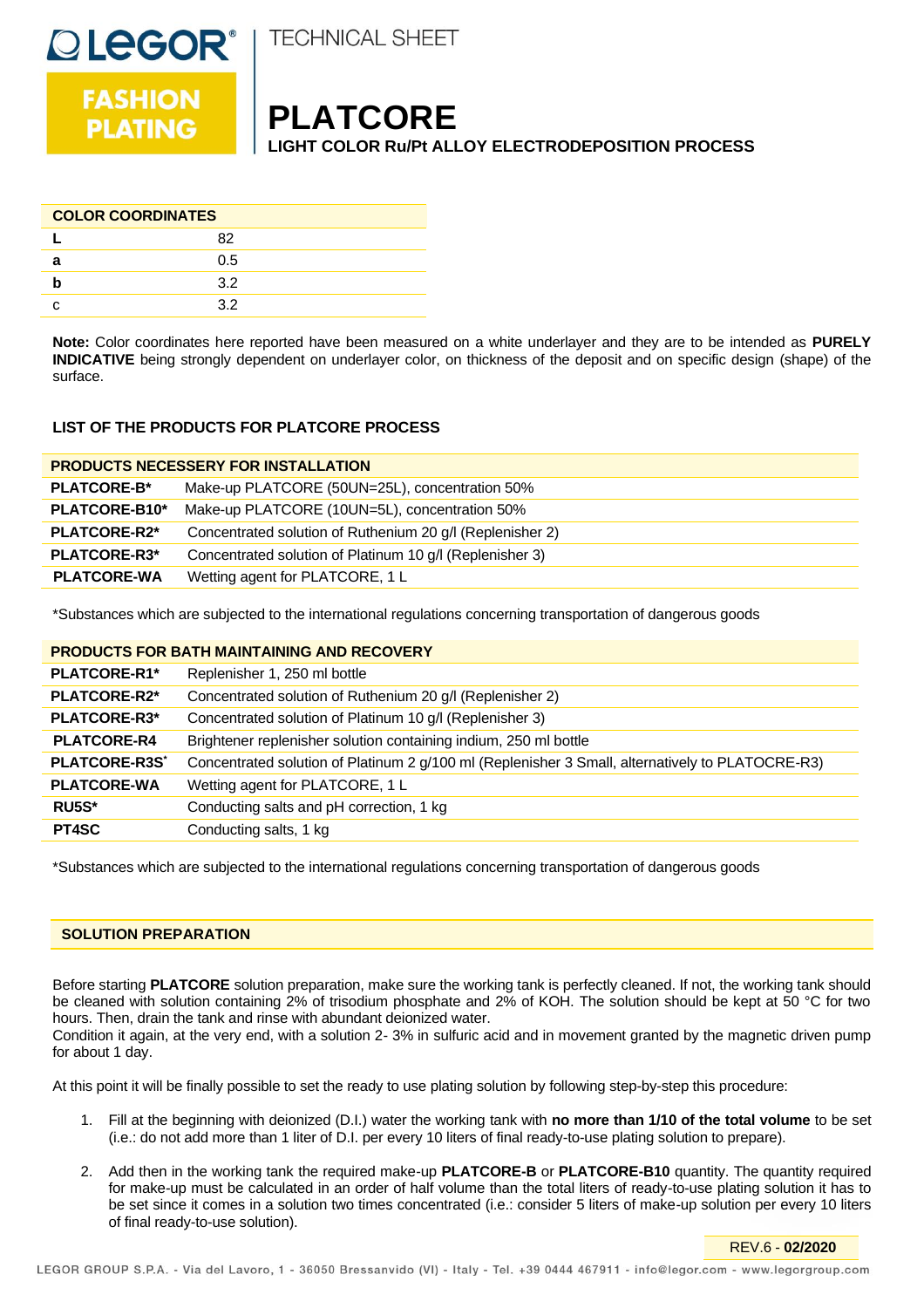

**TECHNICAL SHEET** 

## **PLATCORE LIGHT COLOR Ru/Pt ALLOY ELECTRODEPOSITION PROCESS**

- 3. Slowly add then the necessary amount of Ruthenium replenisher solution **PLATCORE-R2** (i.e.: add PLATCORE-R2 in quantity of 250 ml per every liter of plating solution to set up to reach the suggested 5 g/l of Ru final concentration).
- 4. Once PLATCORE-R2 has been completely dissolved in the forming solution add (always slowly) the necessary amount of Platinum replenisher solution **PLATCORE-R3** in the quantity of 70 ml per every liter of plating solution to set up to reach the suggested 0.7 g/l of Pt final concentration).
- 5. Then, once even PLATCORE-R3 has been completely dissolved and homogeneous in the forming solution, add further D.I. water and 1 – 2 ml/l of wetting agent **PLATCORE-WA** until reach the final desired ready-to-use volume. Put the plating solution so prepared under movement by magnetic driven pump connected to the working tank.
- 6. Heat it to the optimum working temperature and finally start to work.

#### **BATH MAINTENANCE**

For the maintenance of the working solution over time, the following additions could be considered as a guideline after every 4000 Amin:

- 1 replenisher unit **PLATCORE-R1** (250 ml bottle);
- 1 liter of **PLATCORE-R2** equal to 20 g of fine Ruthenium;
- 0,5 liters of **PLATCORE-R3** equal to 5 g of Platinum (alternatively 250 ml of **PLATCORE-R3S**).
- 1 replenisher unit **PLATCORE-R4** (250 ml bottle).

**Note:** Attention! **These values here reported, although reliable, are purely indicative**. They could be deviate from guideline depending on plant features, on specific articles to be treated, drag-out phenomena, on the working methodology adopted. For these reasons, it is advisable to do frequent chemical analysis of the ready to use plating solution and to dose replenishers and additives only after analysis reported by our lab and technical service.

#### **REQUIRED EQUIPMENT AND SUPPLIES**

#### **ANODES**

It is strongly suggested the use of Titanium Platinum (Ti/Pt) anodes. High temperatures and solution acidity, in facts, can during time deteriorate MMO anodes with consequent poor conductivity and solution contamination.

#### **MATERIALS FOR THE WORKING TANK**

PP/ PVC/ HDPE for larger volume tanks supplied together with a good quality exhaust fume/suction system or Pyrex glass (for small volume amount solutions in beaker scale).

#### **MOVEMENT AND FILTRATION**

Solution needs to be under movement and stirred by a suitable magnetic driven filter pump. When in movement, the solution needs also to be filtered by using 5 microns (max 10 microns) PP wrapped wire filter cartridges which stayed previously immersed in deionized water heated at 60°C for a couple of hours and then washed with abundant deionized cold water before their usage.

Filter pump must have a flow rate 5 times/hour more than solution volume to have a proper solution filtration and movement during the electrolytic process.

Even objects to be covered with PLATCORE must be moved through a moving cathodic bar while plating.

The contemporary movement of the solution and of the rack let to obtain homogenous and bright finishes as this combination removes in the most efficient possible way the gaseous hydrogen bubbles developed closer to the items surfaces during plating time.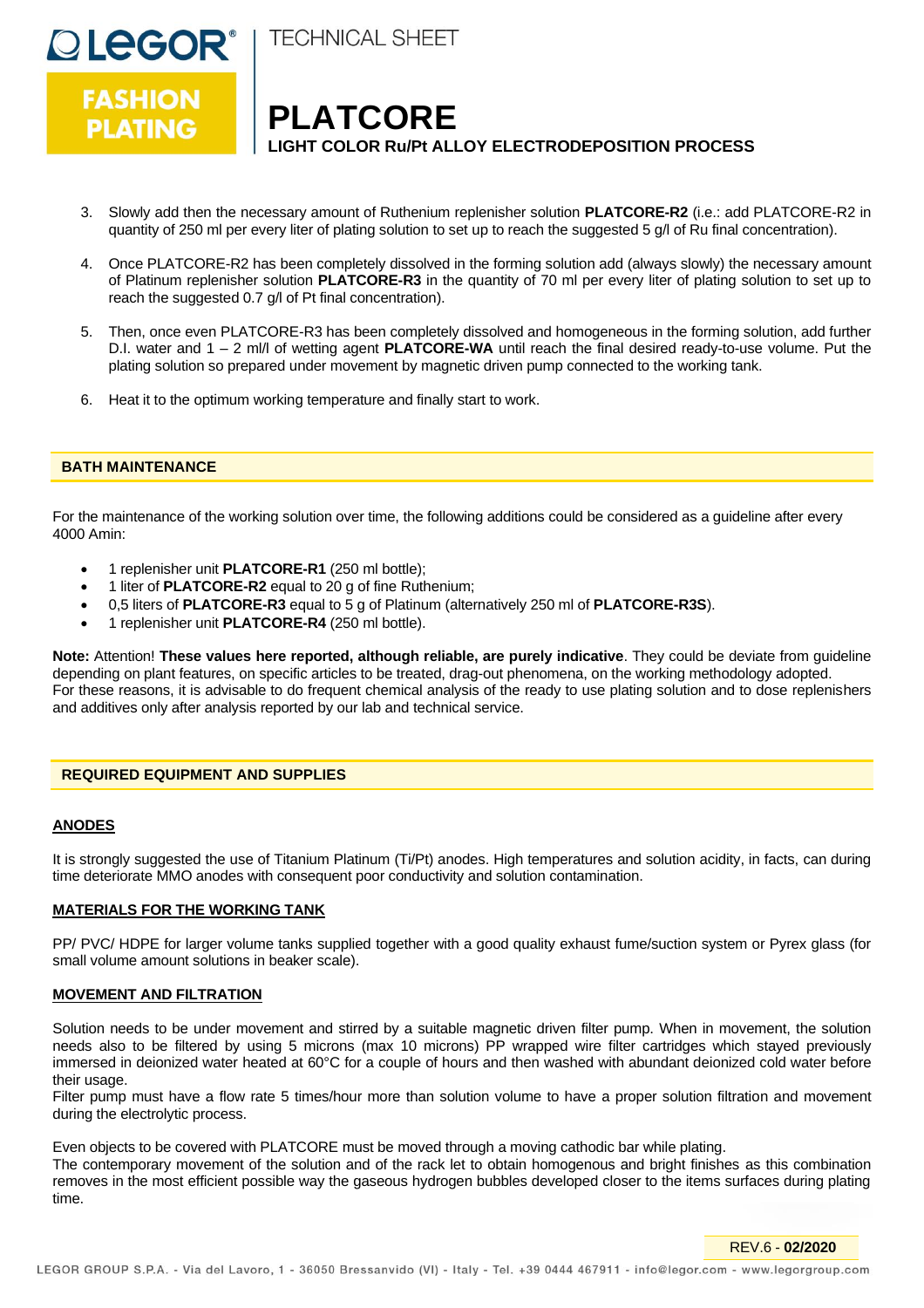



**OLEGOR®** 

# **PLATCORE**

**LIGHT COLOR Ru/Pt ALLOY ELECTRODEPOSITION PROCESS**

#### **WATER PURITY**

To prevent any bath contamination during the ready to use solution preparation or during any other subsequent maintenance operation, it is advisable to use deionized water with a conductivity less than 3 µS/cm (and free from any traces of organic compounds, silicon, boron).

#### **RECTIFIER**

Use a current DC rectifier having an alternate current residue –ripple-less than 5% and having an output amperage sufficient to obtain a proper electroplating process. The rectifier should be equipped with:

- Ammeter
- Voltmeter
- Ampere/minutes counter

To plate on silver 925 or on pure silver (plated silver layer) *a pulsed rectifier would be advisable*. In fact it permits cling better on such materials the Ru/Pt generated alloy more than other advantages like:

- Possibility of having more compact and thick deposits;
- Higher rate of deposition;
- Less hydrogen development with less tensioned Ru/Pt deposited layer.

*In general the usage of a pulsed rectifier gets better results for PLATCORE than standard for every type of substrates to be plated.*

#### **HEATING SYSTEM**

The admitted materials for heaters are: Pyrex, quartz or PTFE.

#### **SUPPLEMENTARY INFORMATION**

#### **PULSED RECTIFIER**

In case of pulsed rectifier usage we suggest to set the following parameters:

- *Initial Voltage* 2.0 V
	- *Pulse intensity* + 30% than initial Voltage
- *Ton (pulse duration)* 50 ms
- *Toff (no pulse duration)* 50 ms

The composition for a Ru/Pt alloy deposited with pulsed rectifier is more shifted to a 60% Ru – 40% Pt than 65%-35%.

#### **PLATCORE ON SILVER**

Being strongly acidic PLATCORE is chemically aggressive for a silver substrate (Ag 925 or Ag 1000). To improve the deposition of PLATCORE on those type of substrates *with a treatment time below than 2 minutes* we recommend the usage of pulsed rectifier (see higher) and enter with the plating rack inside the plating solution under current (with the rectifier already switched on). This last fact will not give time to the strong acidic chemical system to attack the silver underneath material thus limiting the possibility to have dark spots.

ATTENTION! After PLATCORE deposition it is possible that even PLATCORE vapors attack the treated silver surface once the plating rack is removed from the working solution. A wash in ultrasonic solution or in alkaline hot water can eliminate this type of problem.

#### **PLATCORE WETTING AGENT**

Its addition will increase items wettability thus reducing the hydrogen gaseous development close to the surfaces to be worked.

#### **STRIPPING OF PLATCORE**

The Ru/Pt deposited alloy is strippable for example by immersion in a solution of 30 g/l of KCN.